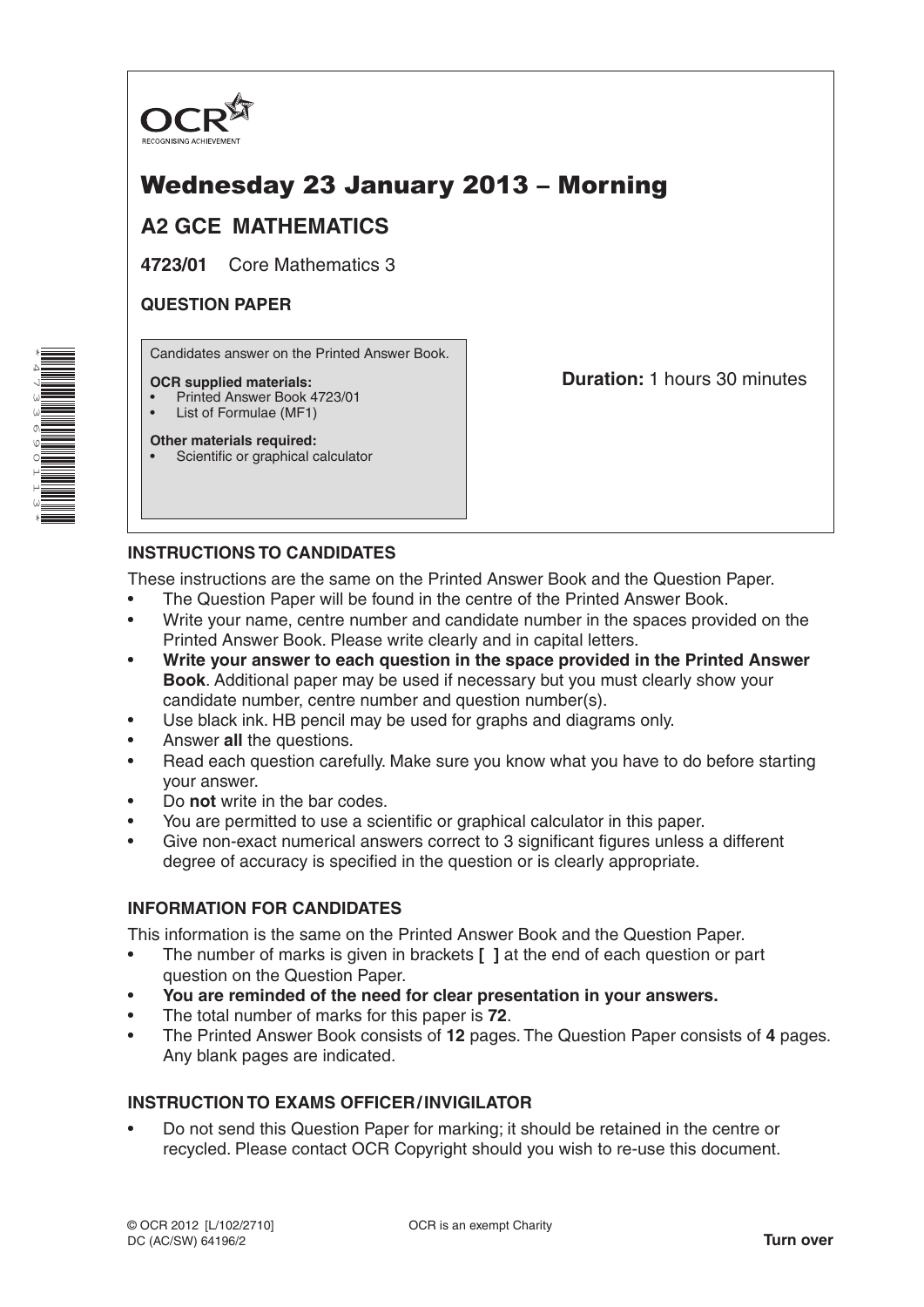**1**  For each of the following curves, find the gradient at the point with *x*-coordinate 2.

(i) 
$$
y = \frac{3x}{2x + 1}
$$
 [3]  
(ii)  $y = \sqrt{4x^2 + 9}$  [3]

- **2** The acute angle *A* is such that  $tan A = 2$ .
	- **(i)** Find the exact value of cosec *A*.  $[2]$
	- **(ii)** The angle *B* is such that tan  $(A + B) = 3$ . Using an appropriate identity, find the exact value of tan *B*. **[3]**
- **3** (a) Given that  $|t| = 3$ , find the possible values of  $|2t 1|$ . [3]
	- **(b)** Solve the inequality  $|x \sqrt{2}| > |x + 3\sqrt{2}|$ . [4]
- **4**  The mass, *m* grams, of a substance is increasing exponentially so that the mass at time *t* hours is given by

$$
m=250e^{0.021t}.
$$

- **(i)**  Find the time taken for the mass to increase to twice its initial value, and deduce the time taken for the mass to increase to 8 times its initial value. **[3]**
- **(ii)** Find the rate at which the mass is increasing at the instant when the mass is 400 grams. **[3]**
- **5**



The diagram shows the curve  $y = \frac{6}{\sqrt{3x+1}}$ . The shaded region is bounded by the curve and the lines  $x = 2, x = 9$  and  $y = 0$ .

- (i) Show that the area of the shaded region is  $4\sqrt{7}$  square units. [4]
- **(ii)** The shaded region is rotated completely about the *x*-axis. Show that the volume of the solid produced can be written in the form  $k \ln 2$ , where the exact value of the constant  $k$  is to be determined. [5]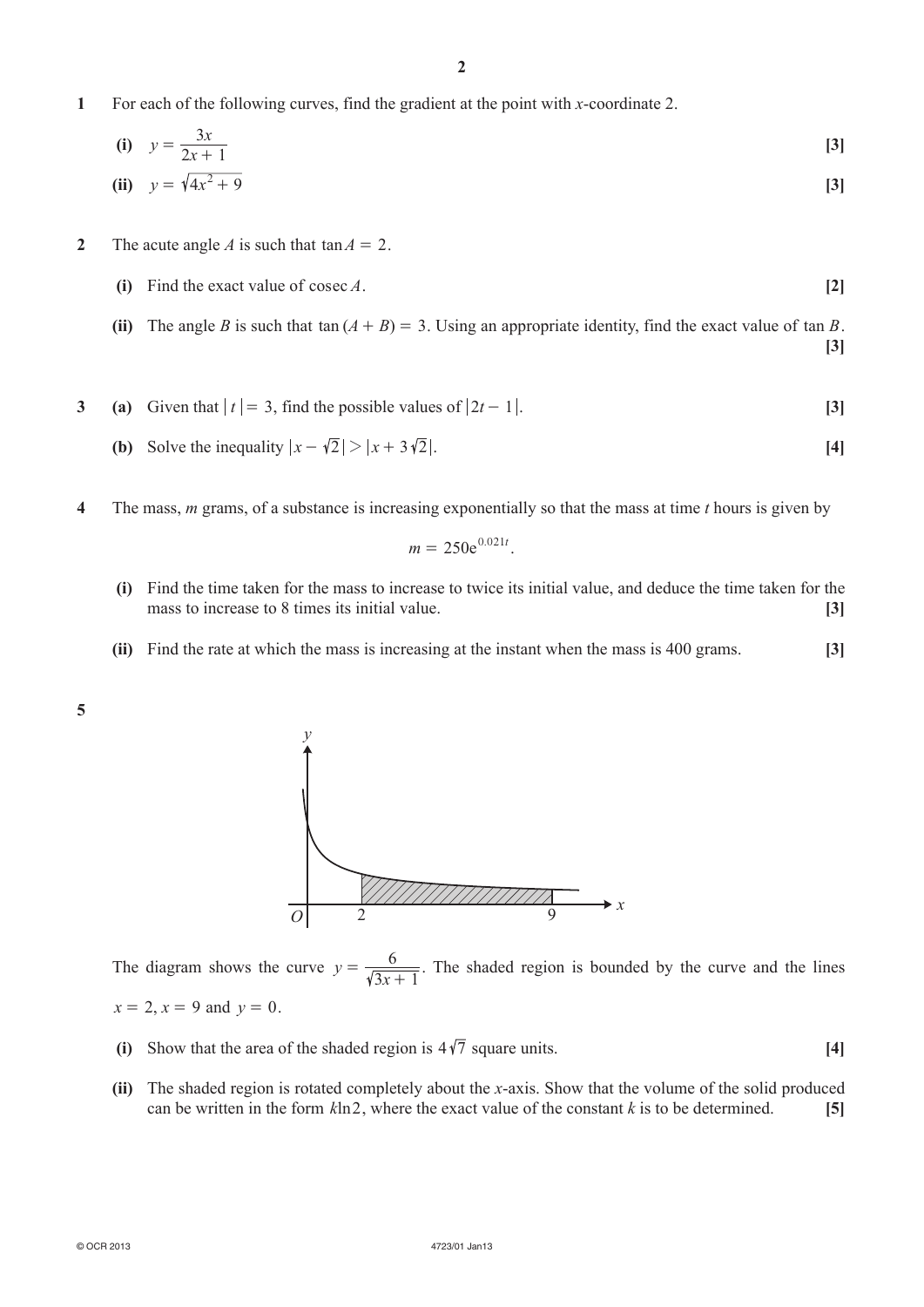**6 (i)** By sketching the curves  $y = \ln x$  and  $y = 8 - 2x^2$  on a single diagram, show that the equation

$$
\ln x = 8 - 2x^2
$$

has exactly one real root. **[3]** 

- **(ii)** Explain how your diagram shows that the root is between 1 and 2. **[1]**
- **(iii)** Use the iterative formula

$$
x_{n+1} = \sqrt{4 - \frac{1}{2} \ln x_n} \,,
$$

with a suitable starting value, to find the root. Show all your working and give the root correct to 3 decimal places. **[4]**

**(iv)** The curves  $y = \ln x$  and  $y = 8 - 2x^2$  are each translated by 2 units in the positive *x*-direction and then stretched by scale factor 4 in the *y*-direction. Find the coordinates of the point where the new curves intersect, giving each coordinate correct to 2 decimal places. **[3]**





The diagram shows the curve with equation

$$
x = (y+4)\ln(2y+3).
$$

The curve crosses the *x*-axis at *A* and the *y*-axis at *B*.

- **(i)** Find an expression for  $\frac{dx}{dy}$  $\frac{dx}{dy}$  in terms of *y*. [3]
	- **(ii)** Find the gradient of the curve at each of the points *A* and *B*, giving each answer correct to 2 decimal places. **[5]**
- **8**  The functions f and g are defined for all real values of *x* by

$$
f(x) = x2 + 4ax + a2
$$
 and  $g(x) = 4x - 2a$ ,

where *a* is a positive constant.

- **(i)** Find the range of f in terms of *a*.  $[4]$
- **(ii)** Given that fg(3) = 69, find the value of *a* and hence find the value of *x* such that  $g^{-1}(x) = x$ . [6]